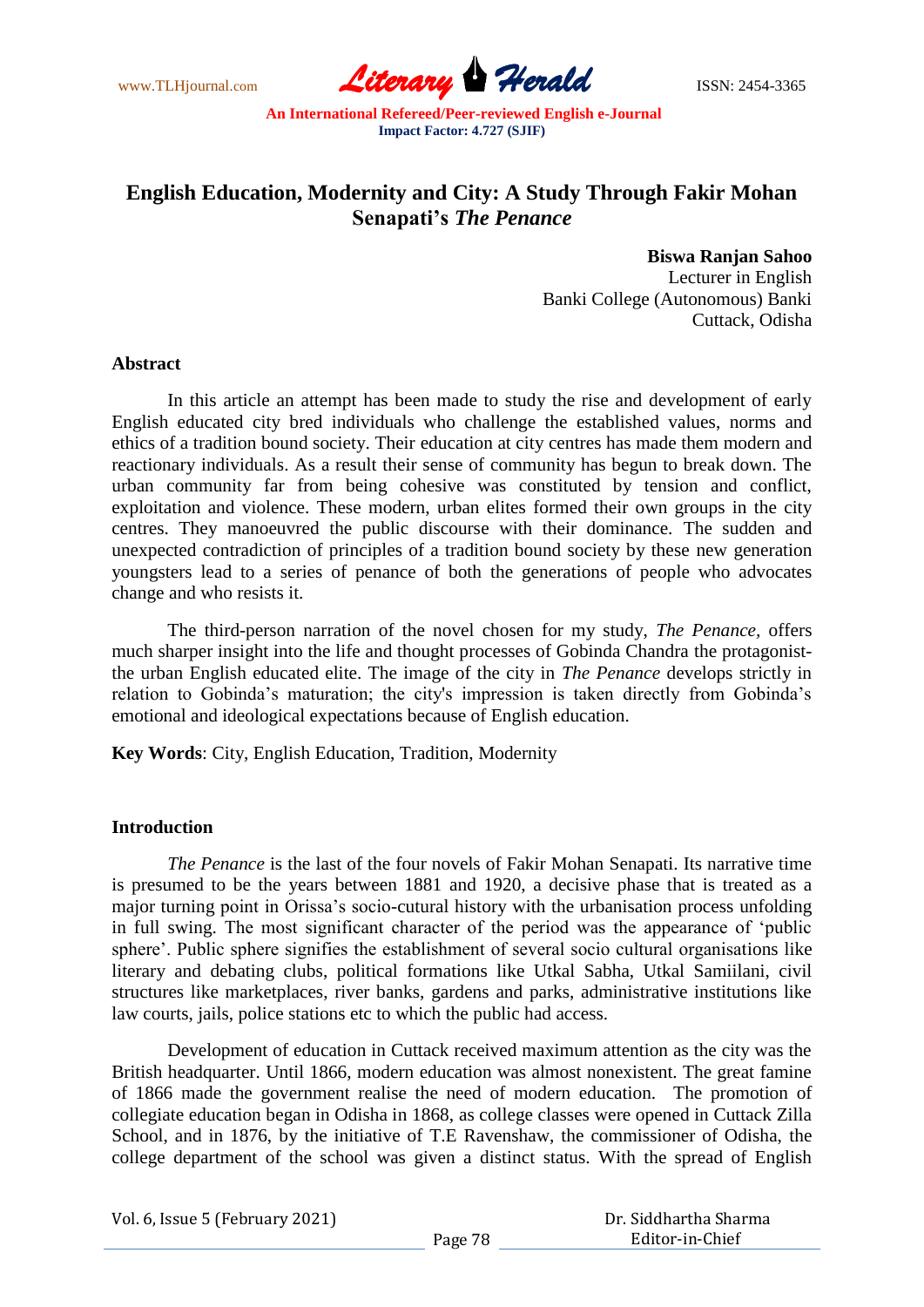

oriented educational system, the new generation of middle class young men, being aware of western enlightenment, became sceptical about the traditional value system of the province. They wanted to do something new, challenging the hegemonic order. To them, the traditional social structure was afflicted by prejudices and superstitions, and that needed to be uprooted. The circulation of novel ideas and knowledge took place through different associations and clubs they had at that time, like in the British coffee houses of  $18<sup>th</sup>$  century. They also became conscious of the need to develop their native language.

By 1918 when Fakir Mohan Passed away, Orissa had somehow become "modern" in many ways. It is presumed that the modern age in Odia literature started in 1872 with the publication of the *Kabitabali* written collaborately by Radhanath Ray and Madhusudan Rao. The Oriyas by that time were becoming conscious of what their race once was and what they should do to restore its lost glory. Exactly a hundred years after the British occupation of Orissa, the educated Oriyas, established Utkal Sahitya Samaj, the premier literary and cultural association in 1903 with the objective of preserving and developing Oriya language and literature. The luminaries associated with it were Madhusudan Rao, Radhanath Ray, Fakir Mohan Senapati, Gopal Chandra Praharaj, Mrutyunjay Rath and Gangadhar Meher. In the same year, the first conference of Utkal Sammilani was held at Cuttack. The aim of this organisation, which was founded by Madhusudan Das, was to develop Oriya literature and to amalgamate all the Oriya speaking tracts into a separate province of Orissa. To quote Sachidananda Mohanty, "Fakir Mohan spent a considerable part of his career in teaching, writing and journalism. He played a pivotal and pioneering role in the "save Oriya" movement for the preservation of Oriya language and culture." (IIC Quarterly, 42) Senapati who grew up in Balasore, had witnessed the imposition of Bengali in Odisha school system marginalising Odia language. Odia language was at greater risk of disappearing so were the jobs of the Odia middle class;

He understood that the future of at least the Oriya middle class was bleak if Bengali instead of Oryia became the official medium of communication in Orissa: educated Oriyas- who had learned Persian, the earlier language of courts-were going to lose even the few jobs that existed in their towns and cities....on them depended the fate of an entire generation of Oriyas, and indeed much of Orissan society. (S Mohanty 25)

So he realised the importance of saving the Oriya language. Oriya dailies were published to reinforce the lost glories of Oriya race. However, gradually Utkal Sahitya Samaj took the form of "Alochana Sabha" to discuss politics of Orissa.

However, social breakdown had already commenced under the impact of Western education which the new generation, middle class Oriyas were receiving both at Cuttack and Calcutta. The social binding factor, caste, began to lose its tight grip on the new University products. Reading Darwin"s concept of "natural selection" the English educated Oriyas made demands to select their own brides. Alchoholism and independent sexual choices became widespread. The novel *Prayaschita* reflects this new awareness of modernity, the futility of English education as well as the need to assert a distinct Oriya identity.

The novel consists of forty five chapters. As Mayadhar Mansinha observes, it deals with: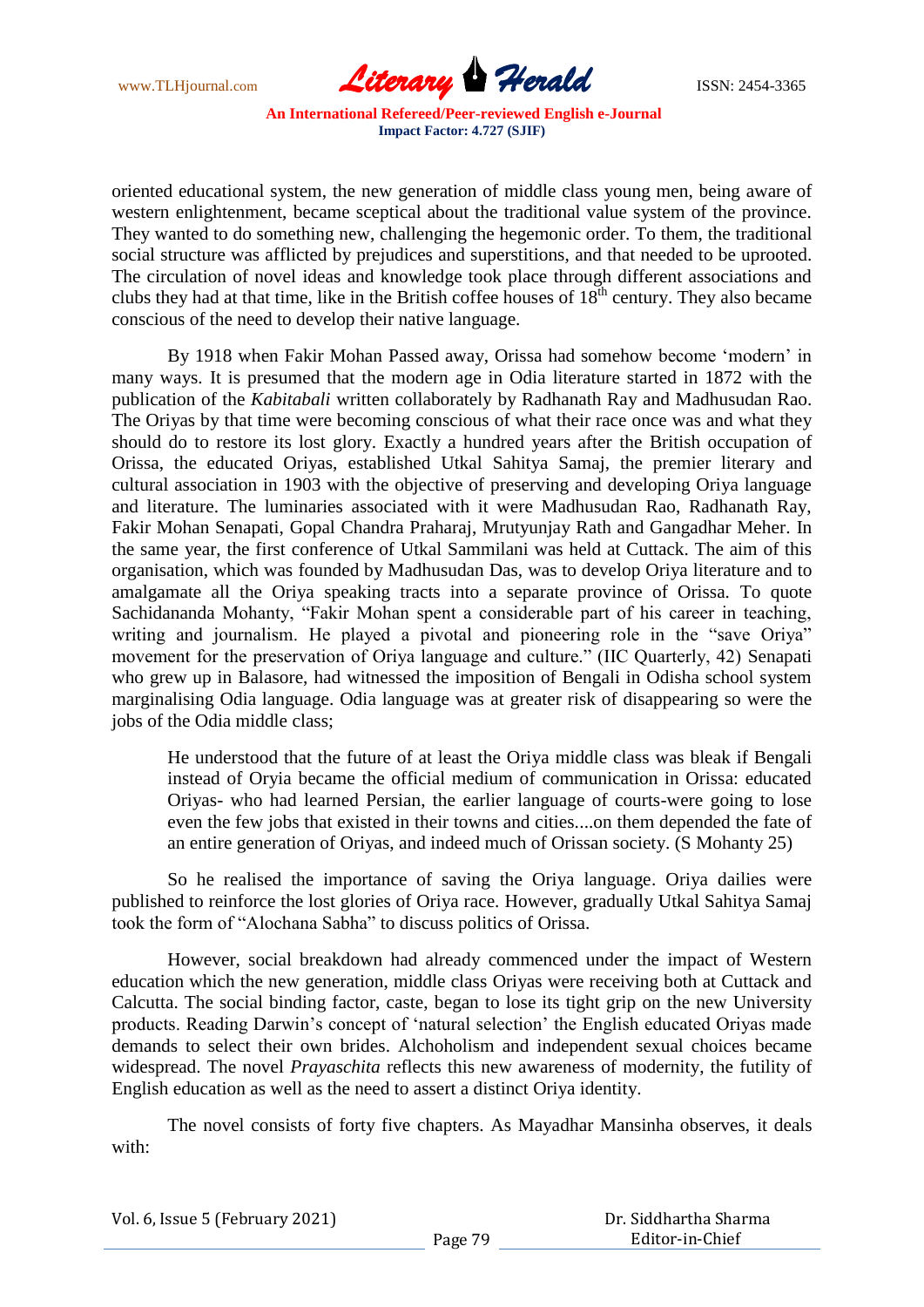www.TLHjournal.com **Literary Herald ISSN: 2454-3365** 

Modern university products and upper class people in the last part of nineteenth century are its actors and actresses. A generation or two of Oriyas had at last come up with labels of Western enlightenment granted by the newly started universities and colleges. Fakir Mohan often admitted in half mockery that he was perfectly 'unenlightened' as compared with those shallow English-educated products with bits of unassimilated Western thinking. There was proneness now for defiance of parental authority and caste inhibitions. (Mansinha 70)

#### **Effect of English education in Odisha**

 $19<sup>th</sup>$  century Oriya society was conservative enough to accept western education, which saw only disadvantages in it as the western educated people abandoned their religion and style of living and adopted western fashions, dress, speech and behaviour, and the habit of drinking. Those who pursue western education are excommunicated from society. Senapati is vocal about the evils of western education. For him western education only teaches how to despise one's own culture.

Western education had certainly made the Oriya youths scientific, logical and reasonable. Now they started admiring social equality, political freedom and patriotism and they have serious reservations about illiteracy, stupidity, prejudice and backwardness. The newly gained knowledge made the immature young men defy the traditional forces of authority in Orissan society, namely their fathers, elders and religious beliefs and let them commit stupidity in the name of reason.

Numerous examples can be cited from the works of Senapati, where the English educated youths have tried to tilt the social structure. In the case of *Daka Munsi,* a short story written by Senapati, Gopal Babu, once the virtuous son, became disrespectful and insolent toward his father after procuring a sub-postmaster job. The job of course is not a big one, but the newly acquired social and professional status, western dressing and English speaking made him feel superior to his rustic father. The difference made him embarrassed in public sphere and constantly reminded him of his humble background which he strove to forget. In this short story Fakir Mohan showed how English education had only snob value without morality, benefitted the Oriya materially but harmed them emotionally, thus clouding their judgement and confusing their value system.

Money squandering, became a habit of the young well to do Oriyas, who studied at a distance place from their home. We know how Prabhudayal Bhagat of *The Maternal Uncle*  dissipated his entire father"s property. In this chapter we find a similar character, Sadanand. The fault was with the utilitarian value the English education offers. On the pretext of study they enjoyed freedom from moral guidance and control but enough money to misuse.

The novel makes a series of veiled attacks on young English educated Oriya children who in their attempt to be civilised behave stupidly. Western education tended to distance the student from his own society and culture; it had only utilitarian value to offer.

Being persuaded by the lawyers, Baisnab Charan Patnaik though sent his only son Govinda Chandra to Cuttack for an English education.

|  |  | Vol. 6, Issue 5 (February 2021) |  |
|--|--|---------------------------------|--|
|--|--|---------------------------------|--|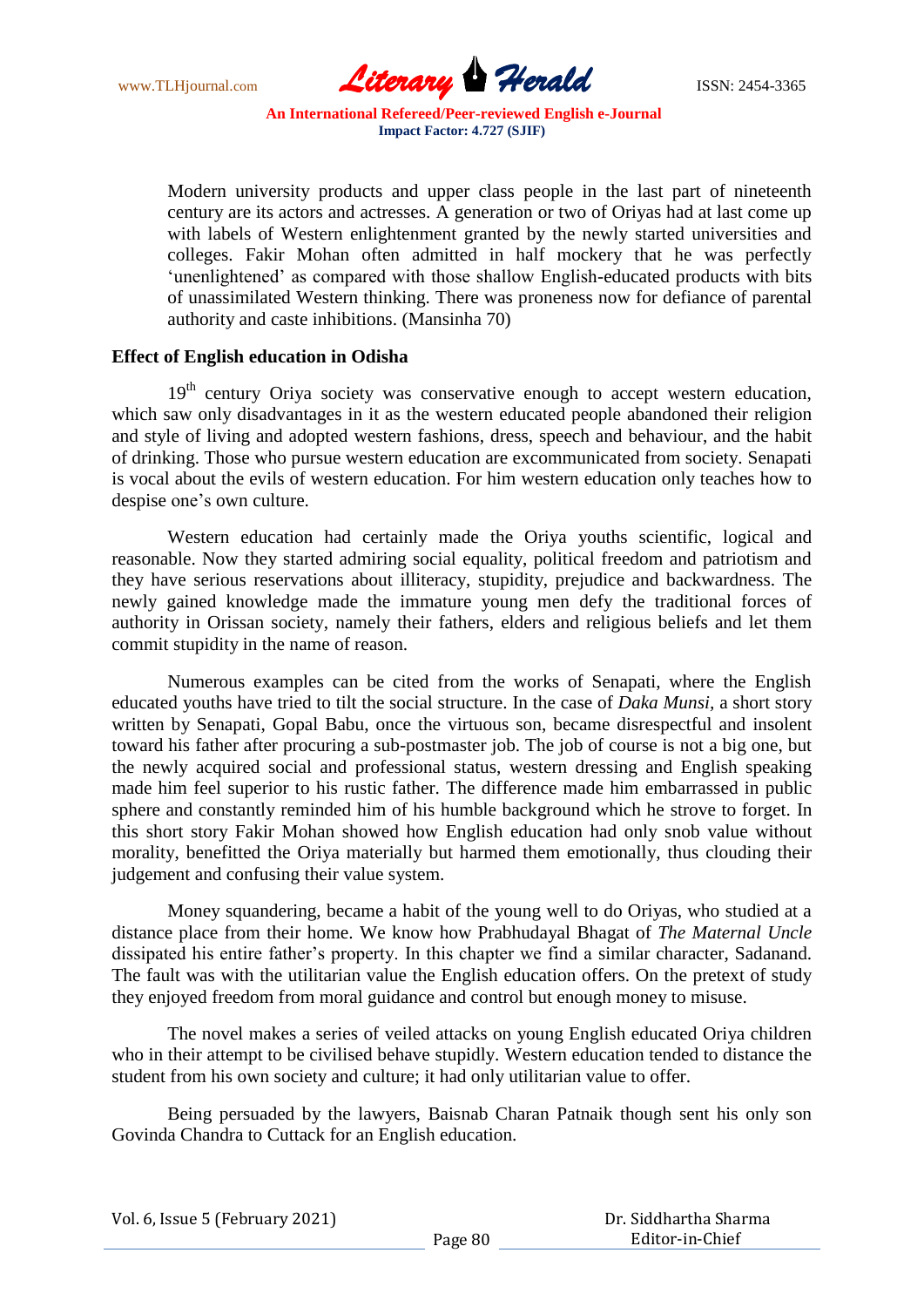www.TLHjournal.com **Literary Herald ISSN: 2454-3365** 

"your son is so handsome and intelligent looking- you must put him in a school at Cuttack so that he can learn English. One who does not know English is not counted as a respectable person these days even if he possesses immense wealth and recognisable social status." (*The Penance* 25)

He realised that learning English is essential to communicate with big officers that is why the lawyers are earning handsomely. Finally he sent his son Govinda Chandra with his adopted son Sadanand to Cuttack for studying English. The progress of the novel reflects their changing life style only after ten years of schooling, as they entered into college for higher education. The evil mind of Sadanand works properly then, to control the household at Cuttack. As a result he removed the old Karan caretaker as a measure of cost cutting. Sadanand, if not Govinda, organised lavish parties for his friends twice or thrice a week, resulting in monthly fund crunch and large scale credit.

Birds of the same feather flock together. The saying is never wrong as Rajiblochan, the evil doer, the nephew of Sankarsan Mohanty, became the confidant of Sadananda. Both of them were plotting a big conspiracy involving Govinda Chandra. He was studying in second year. Alochana Sabha, the discussion meeting followed by a banquet meeting, became the medium to trap Govinda.

## **Alochana Sabha, or the Discussion Meeting**

Senapati was the advocate for propagating Oriya language and literature. He saw disadvantage in Western education as the western educated young men abandoned their religion, caste and orthodoxy. In this prose fiction, he satirises the ill effects of Western education. Alochan Sabha in the novel is a realistic portrayal of "Alochana Sabha" of Utkal Sahitya Samaja, headed by the reformer Madhusudan Das of  $19<sup>th</sup>$  century Orissa of which Senapati was a member. The aim of the meeting was to advance the native Oriya language and literature.

As it goes in the novel, the students of the Cuttack College held the meeting in the Saturday evening in the first week of every month. The aim of the meeting is to instil love, importance and respect for mother tongue. The young people have understood that the progress of community depends on the growth of the mother tongue. Dr. Astosh Mukherjee has felt the importance of native language for nation building. "He had observed that true wisdom could never be acquired through learning of foreign language." (35) The educated youths now have realised that the mother tongue is pleasing and has a glorious past than other language. They feel that English language might be rich and famous worldwide but worshiping the foreign language will not bring any glory to our mother tongue. Again, any discussion in foreign language is confined to a circle that knows the language whereas such discussions in mother tongue have widespread implications. So the patriotic youths have taken pledge to abandon materialistic interest and personal ambition for the sake of the mother tongue. To propagate the language, the group organises poem recitals and reading prose articles.

These ambitious promising educated youths who were supposed to sacrifice their personal interest for the sake of mother tongue, had used the forum for satisfying their narrow agenda. The victim is Govinda Chandra. Mansinha observes, "As he entered college, he was

Vol. 6, Issue 5 (February 2021)

 Dr. Siddhartha Sharma Editor-in-Chief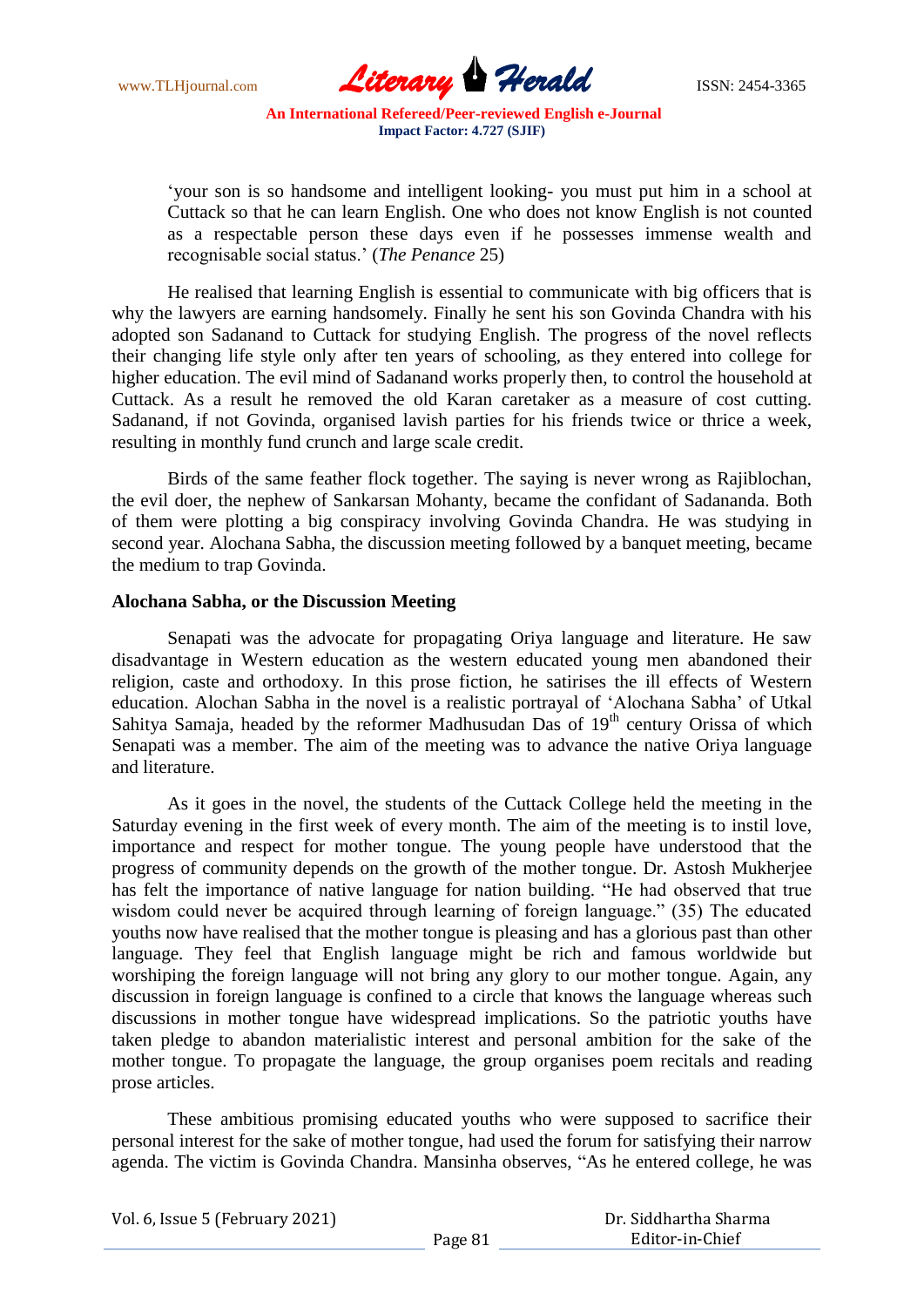

accepted by his undergraduate friends as a budding poet also, and was looked upon as one of the hopes, not only of his family, but even of Oriya people as a whole." (*Fakirmohan Senapati* 71) He was proved to be good poet with a fine poetic ability.

The friendship grew between Govinda Chandra and Rajiblochan, nephew of Sankarsan Mohanty, in the meeting. The malevolent Rajiblochan, both intolerant and jealous, expecting rich rewards from his uncle, tried to raise his uncle"s social status by arranging the marriage of Indumati, the daughter of Sankarsan Mohanty, with Gobinda Chandra, without the knowledge of Govinda"s parents. When everyone in the meeting was praising Govinda Chandra, Rajiblochan, the sadist, silently introduced his cousin sister Indumati who was good at phraseology, prosody and poetic spirit, making her a superior poet to Govinda. Rajiblochan was not altogether wrong as girls of well to do families receive informal education at home. As observed by Sachidananda Mohanty, "The rationale for this education was made clear: women from middle class cultivated families were perceived as the custodians and transmitters of cultural legacy." (*IIC Quarterly* 45)Talking about a young woman in public was prohibited during those days but these English educated people violated the norm. Rajib was not even questioned about Indumati because of his rich heritage, although nobody knew about Indu"s poetic talent. They were made to believe in Indu"s education and poetic talent as she belonged to a well to do family. To make Govinda Chandra amorously inclined towards Indumati, Rajibalochan mentioned that his cousin-sister Indumati was not only supremely beautiful, but was also a budding poet.

The Western knowledge gained by newly educated youths was incomplete, unsubstantial and incomprehensible. Any attempt made by the youths to fabricate the Indian society and culture had serious consequences.

Instead of solving the problems of society, the Western educated youth Govinda Chandra, son of Baisnab Charan Patnaik, brought more misfortune to the family, caste and society. Reading some sceptical books in English, Govinda Chandra temporarily lost his religious faith, faith in the elders and became vulnerable to the malevolent Rajiblochan"s persuasion. Through Rajiblochan, Sankarsan was able to motivate Govinda in favour of marrying his daughter by hiring an English educated guy Kamalochan in a series of post dinner speeches. He was hoping that the marriage may put him at par with Baisnab Charan Patnaik, the hereditary head of Sri Karan community.

Kamalochan, bribed by Rajiblochan, prepared an excellent dinner speech on selection of bride, citing Darwin"s Law of Natural Selection. The law of natural selection was accepted in advanced Western countries but was negated in India. The Sastras which are considered illogical, superstitious came in the way of acceptance of it. So Kamlochan argued any inhibition in natural selection of partner will lead to its doom. Therefore, for the good of the society, it was the duty of educated young men to reject the traditional way of selecting mating partner where there is no necessity of a third party;

You must not forget or ignore the fundamental fact that since the union of opposite sex is an act decreed by Nature both the male and female are guided by their own individual taste/choice and discretion while participating in the act. Sexual union is not sin." (The Penance, 64)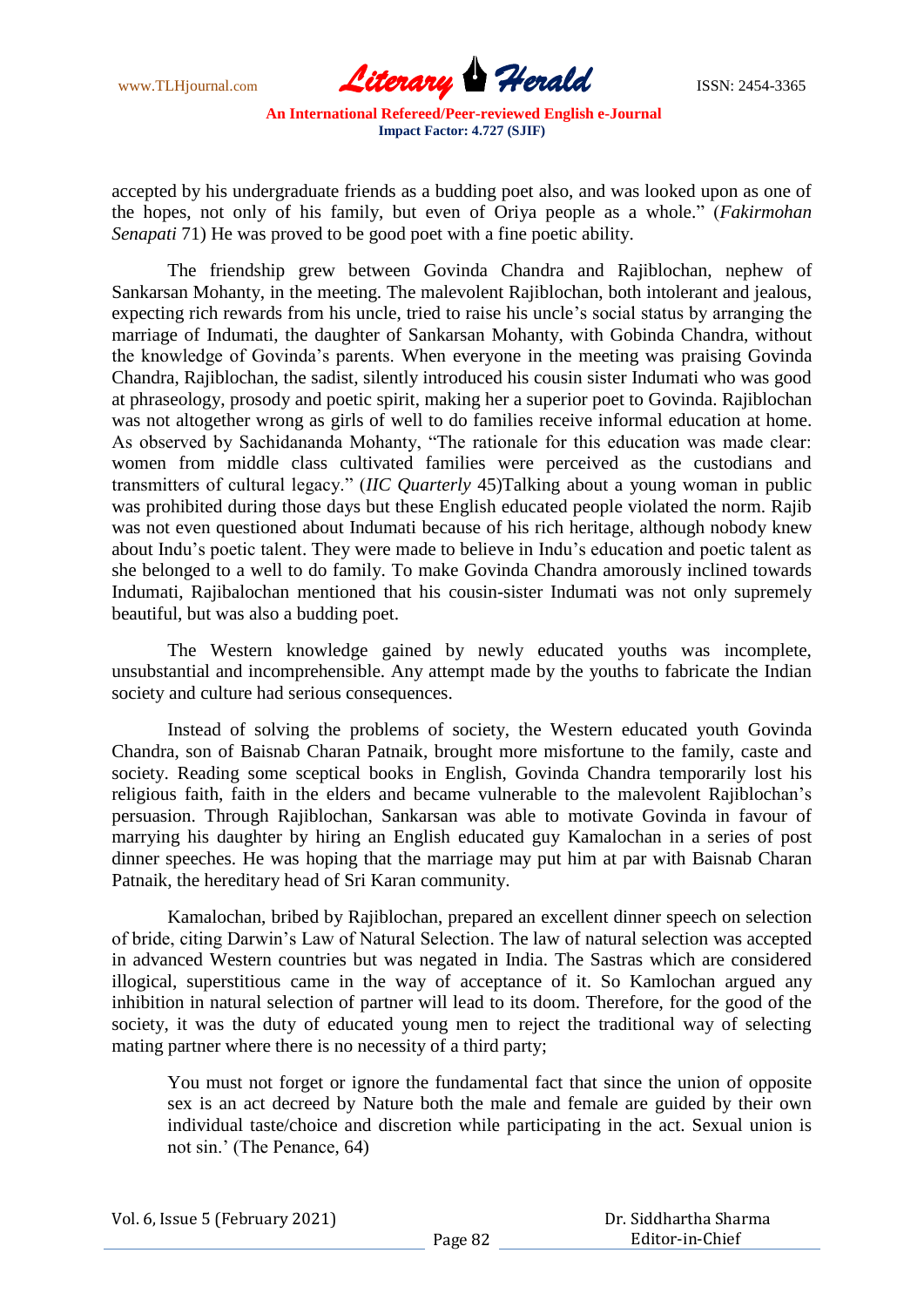www.TLHjournal.com **Literary Herald Herald** ISSN: 2454-3365

Since marriages in Hindu society cannot be terminated like other communities, selecting bride on your own makes sense. We become selective while choosing a shoe that will be thrown after use but when choosing bride, we become careless.

The dinner speech was propaganda by Rajiblochan to put pressure on the group to make a final resolution favouring his intention. They agreed on three points first, they will not make any sub categorisation of Karan caste, second, they will never marry an ignorant uneducated girl, third, they will pick bride from the village where there is a school. The above unanimous agreement was made for Govinda Chandra to marry Indumati in principle. Govinda was reluctant to go against his father"s will and village elders who will condemn such marriage.

Here came Sadanand, to persuade Govinda by his eloquence to marry Indumati. He pointed out that the progress and future of a nation depends on the youth"s intelligent and reasonable decision, not on stupidity and prejudice. He projected Govinda as a reformer and patriot whose present modifies the future of nation and society. Division of caste retards the progress of society. Marriage to Indumati would be a wise decision towards egalitarianism in society which will mitigate the perennial rivalry between two landlords. Again Sadananda pointed out that Govinda would be financially beneficial as he has everything to gain from two estates. In the worst case he will ultimately inherit Sankarsan"s rich property even if his father disinherits him.

Although Govinda was bent towards his father, Sadanand colours his father as a deterrent to national progress, danger to society and threat to son"s happiness. So there was no reason why one who was educated would be bent to his father. Again the disadvantage of a traditional bride who was illiterate, repressed, and inhibited was that he could not satisfy an educated man. Indumati, on the other hand, was beautiful, intelligent, educated and talented.

Now Govinda became contemplative, his head turned. He remembered the teacher once cited in Mission school, "one may have to desert his parents to live with his wife." (75) He finally decided to marry Indumati, knowing pretty well that this union would break the hearts of his loving old parents. And when the news of this secret wedding was circulated proudly by Sankarsan Mohanty, it really did not only hurt old Baisnab Patnaik"s complacent aristocracy, but his entire family life.

Henceforth, it was Rajibalochana"s endeavour along with Sadananda to ensure that Govinda Chandra never again met his parents. Sadananda convinced him the message about his mother's illness was fabricated, no such case had happened, at the same time Rajiblochan made preparations to visit his village when he got the news at Cuttack of his mother"s illness and her last wish to see her only son in death bed. Rajibalochan, however, moved quickly to foil Govinda"s plan. He approached his uncle and apprised him about the consequence of the meeting on Indumati. Indumati was persuaded by her father to put her signature to a poem that she had not written, inviting her husband to be with her as soon as possible. This fine poetic piece brought romantic fancy in Govinda Chandra. Postponing his visit to his parents; he started at once to meet Indumati.

The consequence of this was a series of penance for all the characters of the novel except the genuinely evil ones like Rajiblochan and to Sadanand. Govinda Chandra was

Vol. 6, Issue 5 (February 2021)

 Dr. Siddhartha Sharma Editor-in-Chief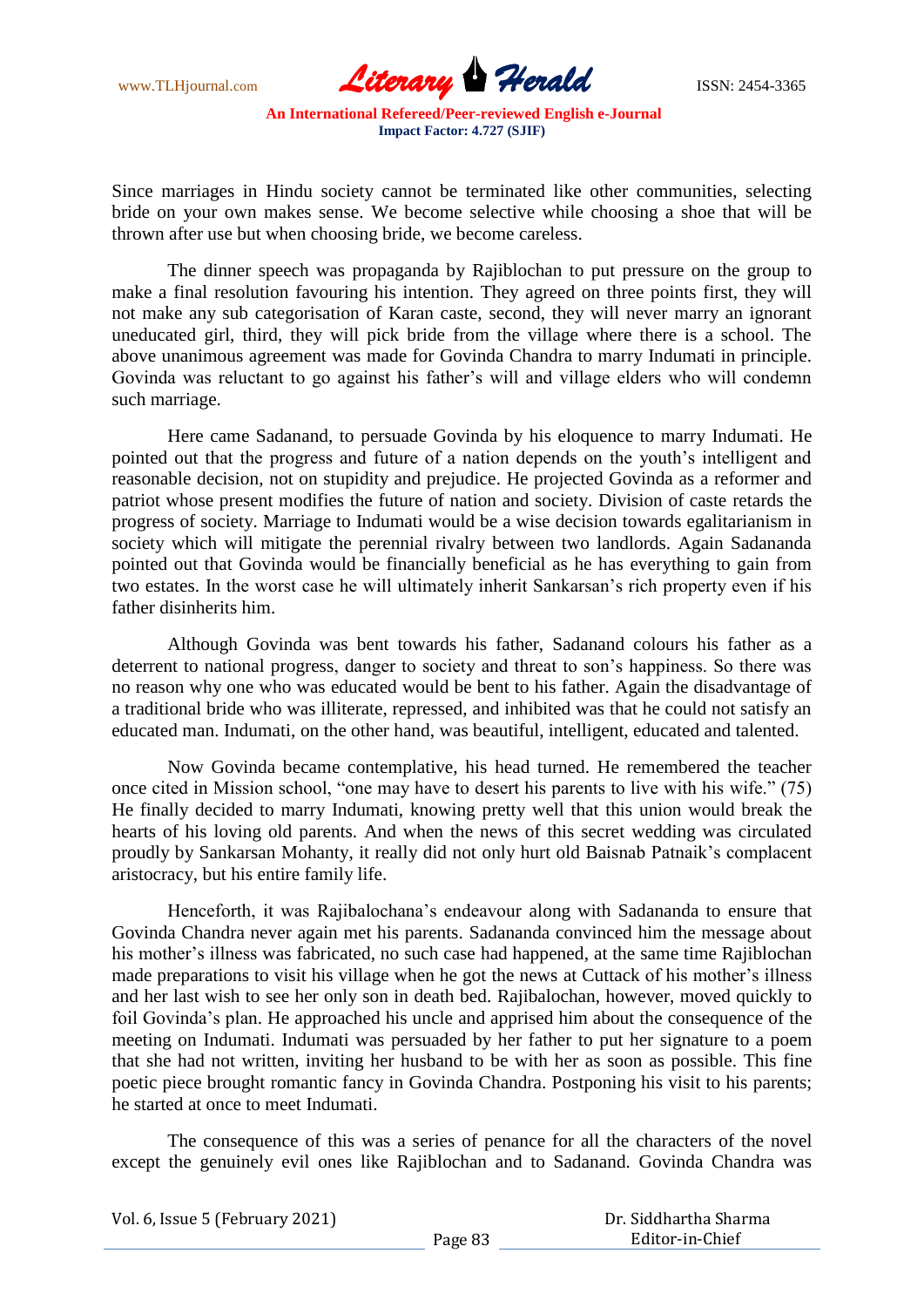www.TLHjournal.com *Literary Herald*ISSN: 2454-3365

thoroughly thrashed for his misadventure at night to spring surprise on his wife and landed in Cuttack general hospital, his wife dead, Sankarsan Mohanty and Baisnab Charan Patnaik became ascetics at Brindaban.

## **Works Cited**

Mansinha, Mayadhar. *Fakir Mohan Senapati*, Sahitya Academy, 1976.

---*A History of Oriya Literature*. Sahitya Academy, 1962.

Mishra, Rajkishore. *Vyasakavi Fakirmohan: The Precursor of a New Era.* Fakir Mohan University. 2008.

Mishra, Sudesh. *Preparing Faces: Modernism and Indian Poetry in English*. University of

South Pacific and Centre for Research in the New Literatures in English, 1995.

Mohanty, Braja Mohan. Compiler. *Nagar Cuttak*. Utkal Pathak Samsad, 1990.

---*Nagar Cuttack O Pancha Cuttack.* Utkal Pathak Samsad, 1992.

---*Adhunika Nagar Cuttack.* Utkal Pathak Samsad, 1994.

- Mohanty, Nivedita. *Oriya Nationalism: Quest for a United Orissa 1866-1956.* Prafulla Pathagar Publications, 2005.
- Mohanty, Sachidanda. *Periodical Press and Colonial Modernity: Odisha, 1866-1936.* OUP, 2016.

---Cosmopolitan Modernity in Early 20<sup>th</sup> Century India. Routledge, 2018.

- Mohanty, Sachidanda. "Rebati"s Sister: Search for Identity Through Education." *India International Centre Quarterly.* Vol. 20, No. 4, Winter 1994, pp.- 41-52. *JSTOR*, www.jstor.org/stable/23003845.
- Mohanty, Satya P. editor. *Colonialism, Modernity, and Literature: A View from India*. Orient Black Swan, 2011.
- Mohanty, Satya P. Introduction. *Six Acres and a Third,* by Fakir Mohan Senapati, Penguin Books, 2005. pp. 1-31.

Mohapatra, Himansu S. "Essaying a Cityscape" Review of *The Maternal Uncle*: English Translation of Fakir Mohan Senapati"s Oriya novel *Mamu*. Trans. J K Nayak. *The* 

| Vol. 6, Issue 5 (February 2021) |         | Dr. Siddhartha Sharma |  |
|---------------------------------|---------|-----------------------|--|
|                                 | Page 84 | Editor-in-Chief       |  |